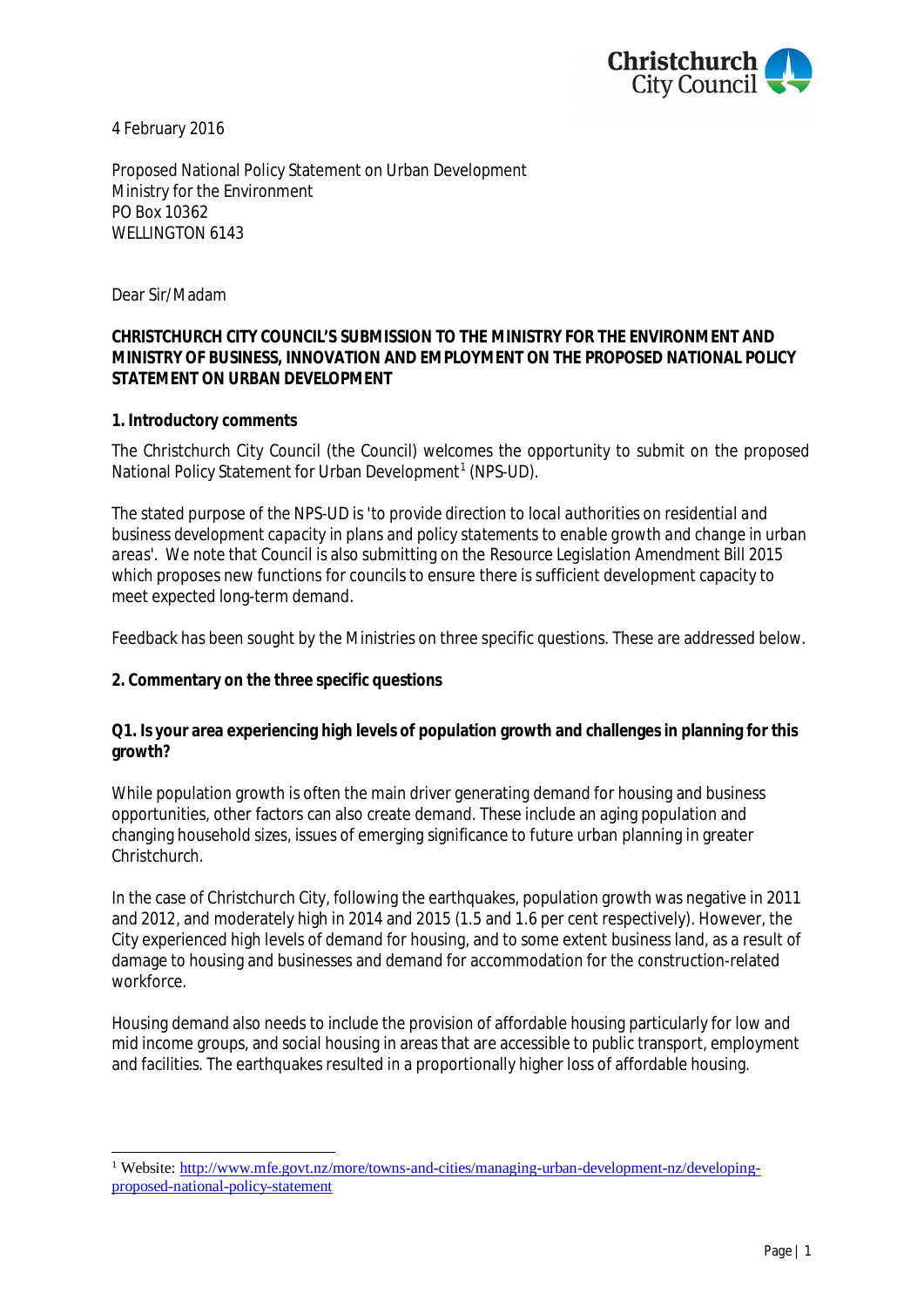

Any policy guidance on providing for housing and business demand should enable consideration of all factors generating demand, rather than solely concentrate on population growth. Policies should also clearly include consideration of anticipated changes in demand for different housing types. For example, recent experience in Christchurch suggests there is a changing demand for more medium density development.

- **Q2. What could an NPS and supporting guidance contain?**
- **Q3. How could an NPS and supporting guidance help to address these issues?**

Questions 2 and 3 overlap and so are addressed together. In general terms, the most useful thing the NPS-UD could do would be to remove the need for each district and region to have to justify, through the District Plan/Regional Policy Statement preparation process, those broad urban growth principles that are accepted as appropriate at the national level.

This could include the following, much of which is already being done in Greater Christchurch:

- i. A requirement for regional policy statements in regions where there is, or is likely to be, a significant link between districts for housing and employment to include integrated urban development objectives and policies that cover those combined districts. This should include policy direction on where and how demand is to be provided, including consideration of infrastructure and community facilities. Locally, this would obviously incorporate Christchurch City, Selwyn and Waimakariri Districts. Other urban centres where it would also be feasible to integrate development objectives and policies include Hamilton and surroundings, Tauranga/neighbouring Bay of Plenty districts, and Greater Wellington.
- ii. A requirement for regional policy statements in (i) above to identify how housing and business demand, including different types of housing and business demand, is to be provided for the next fifteen years, as a minimum. Further, a requirement for regular reviews, preferably at least every five years.
- iii. A direction requiring intensification within major urban areas, particularly around larger commercial centres, unless special circumstances applying to a specific centre warrant otherwise (such as natural hazards). Further, a requirement that regional policy statements prescribe a minimum percentage of housing demand that is to be provided through intensification within the existing urban area and minimum densities for Greenfield areas. These percentages are likely to differ for different urban areas reflecting differing likely demand. For example, the percentage demand in Christchurch has been much lower in the past than Auckland, so a more gradual increase in intensification is more appropriate (as currently reflected in the Canterbury Regional Policy Statement).
- iv. Preferably as part of the NPS-UD, at the very least guidance on, an 'accepted' methodology (that is not open to challenge) for assessing;
	- housing and business demand for the full range of housing and business types, and
	- how provision made for housing demand through intensification should impact on the minimum required provision for Greenfield land.

The provision of an accepted methodology will assist in avoiding the need for every region and district to debate details of the methodology, such as the appropriate Statistics New Zealand population projection that should be used (low, medium or high projection). However the use of other methodologies should not be prevented, as this may be justified in different circumstances.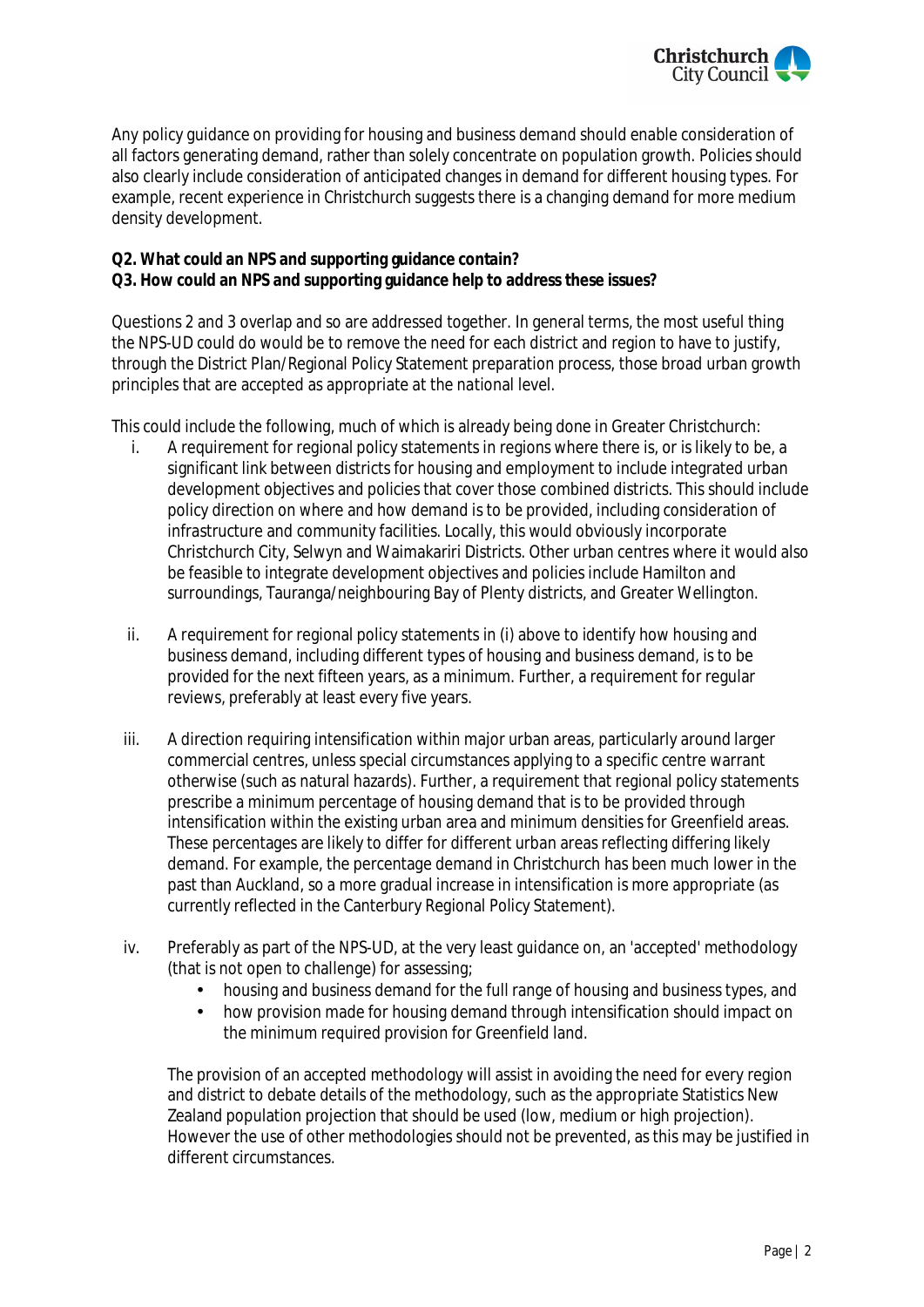

- v. A requirement for district plans to zone sufficient land for a minimum of ten years of the expected housing demand (the typical life of a district plan), with a minimum review period (preferably at least every five years).
- vi. An accepted mechanism for ensuring that infrastructure capacity exists, or commitment is made for new infrastructure capacity, for land zoned to provide for housing demand (whether Greenfield or intensification housing).

There needs to be a connection between district plan zoning and the Local Government Act / Long-Term Plan provision of infrastructure to ensure that rezoned land is 'developmentready'. This could be a requirement that the ten years of land supply required to be zoned in the district plan (in v. above) must either be serviced with appropriate infrastructure or be proposed to be serviced within ten years in the Long-Term Plan.

- vii. A requirement that a certain percentage of housing in a development should be 'affordable housing' for developments over a certain size or, at the very least, policy direction that Plans for growing districts should include such provisions. This is a relatively new concept in New Zealand, so it would be appropriate to keep the percentage low for an initial period to allow the market to become familiar with the concept. The NPS-UD could also provide for a gradual ratchet-up of the percentage. A definition of 'affordable housing' should also be included in the NPS-UD, as there are several different ways of defining 'affordable'. The Council uses (and proposes) the following working definition for 'affordable housing': '*Low to middle income households, that is, those households earning up to 120% of median household income, spending no more than 30% of their gross income on rent or mortgage costs*.'
- viii. A requirement for monitoring housing and business land delivery and housing type delivery, including regionally earmarked land, district plan zoned land, serviced land supply, subdivision consents and building consents for different housing types, and actual completions of subdivisions and buildings. This is essential to ensure that there is no bottleneck in the supply of land to meet the various types of residential and business demand.

A potential issue in respect of the contents of an NPS-UD is whether it should provide for mechanisms to deal with situations where land that has been zoned and serviced for some time is not developed. There are several examples of this in Christchurch. This may be as a result of conscious land-banking to maintain/increase land prices, or because there are multiple landowners in the Greenfield area that makes co-ordination difficult.

In terms of land-banking, this can usually be overcome by ensuring that there are a number of separate Greenfield areas zoned for development that are in different ownership. There have been suggestions that it should be possible for the urban zoning to be removed if development of a Greenfield area has not commenced after a set period. However, that could result in significant inefficiencies if infrastructure has already been provided to service the area.

In terms of multiple landowners within a Greenfield area, the difficulty is often getting one landowner to co-ordinate the development of the whole Greenfield area or getting agreement between the various land owners. This has occurred in areas in Christchurch even though outline development plans within the District Plan already identify the critical infrastructure that will achieve the integrated development of the Greenfield area. There does not appear to be anything further that could be in an NPS-UD that would assist in overcoming these difficulties.